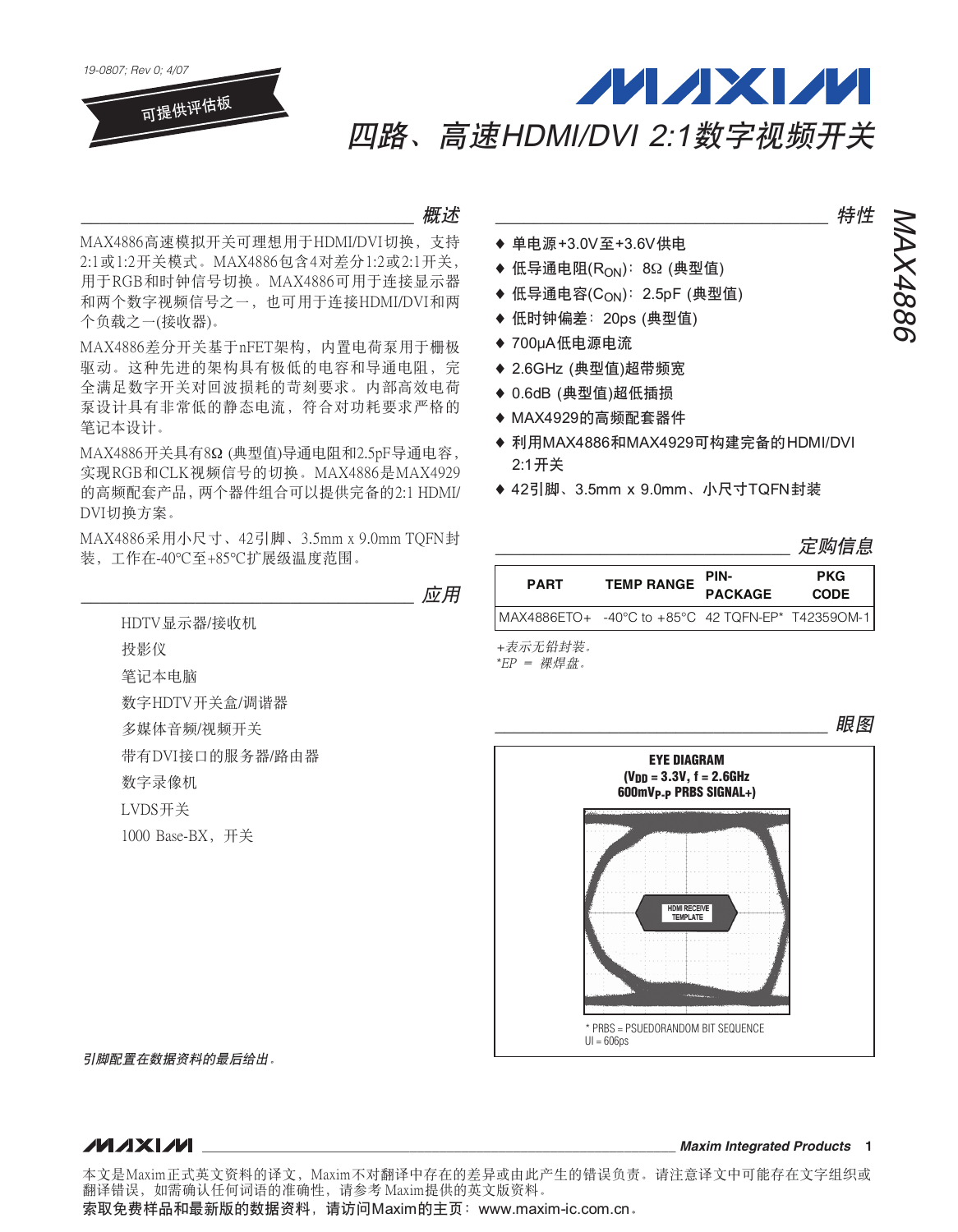四路、高速HDMI/DVI 2:1数字视频开关

### **ABSOLUTE MAXIMUM RATINGS**

(All voltages referenced to GND.)

| (Pulsed at 1ms, 10% duty cycle)±240mA |
|---------------------------------------|
|                                       |

| Continuous Power Dissipation ( $T_A = +70^{\circ}C$ ) |  |
|-------------------------------------------------------|--|
| 42-Pin Thin QFN-EP (derate 35.7mW/°C above            |  |
|                                                       |  |
| Operating Temperature Range 40°C to +85°C             |  |
|                                                       |  |
|                                                       |  |
| Lead Temperature (soldering, 10s) +300°C              |  |
|                                                       |  |

Note 1: Signal exceeding V<sub>DD</sub> or GND are clamped by internal diodes. Limit forward-diode current to maximum current rating.

Stresses beyond those listed under "Absolute Maximum Ratings" may cause permanent damage to the device. These are stress ratings only, and functional operation of the device at these or any other conditions beyond those indicated in the operational sections of the specifications is not implied. Exposure to absolute maximum rating conditions for extended periods may affect device reliability.

### **ELECTRICAL CHARACTERISTICS**

(V<sub>DD</sub> = +3.0V to +3.6V, T<sub>A</sub> = T<sub>MIN</sub> to T<sub>MAX</sub>. Typical values are at V<sub>DD</sub> = +3.3V, T<sub>A</sub> = +25<sup>o</sup>C, unless otherwise noted.) (Note 2)

| <b>PARAMETER</b>                                                                                                                                                             | <b>SYMBOL</b>         |                                                                                                                                                                                                                                                                                                                                                                                                                                                                                                                                                                                                                                                                                                                                                                                                                                                                                                                                                                                                                                                                                                                                     |                                    | <b>MIN</b> | <b>TYP</b> | <b>MAX</b> | <b>UNITS</b> |  |
|------------------------------------------------------------------------------------------------------------------------------------------------------------------------------|-----------------------|-------------------------------------------------------------------------------------------------------------------------------------------------------------------------------------------------------------------------------------------------------------------------------------------------------------------------------------------------------------------------------------------------------------------------------------------------------------------------------------------------------------------------------------------------------------------------------------------------------------------------------------------------------------------------------------------------------------------------------------------------------------------------------------------------------------------------------------------------------------------------------------------------------------------------------------------------------------------------------------------------------------------------------------------------------------------------------------------------------------------------------------|------------------------------------|------------|------------|------------|--------------|--|
| Supply Voltage Range                                                                                                                                                         | <b>V<sub>DD</sub></b> |                                                                                                                                                                                                                                                                                                                                                                                                                                                                                                                                                                                                                                                                                                                                                                                                                                                                                                                                                                                                                                                                                                                                     |                                    | 3.0        |            | 3.6        | $\vee$       |  |
| Quiescent Supply Current                                                                                                                                                     | lop.                  |                                                                                                                                                                                                                                                                                                                                                                                                                                                                                                                                                                                                                                                                                                                                                                                                                                                                                                                                                                                                                                                                                                                                     |                                    |            | 600        | 1100       | μA           |  |
| <b>ANALOG SWITCH</b>                                                                                                                                                         |                       |                                                                                                                                                                                                                                                                                                                                                                                                                                                                                                                                                                                                                                                                                                                                                                                                                                                                                                                                                                                                                                                                                                                                     |                                    |            |            |            |              |  |
|                                                                                                                                                                              |                       |                                                                                                                                                                                                                                                                                                                                                                                                                                                                                                                                                                                                                                                                                                                                                                                                                                                                                                                                                                                                                                                                                                                                     | $T_A = +25^{\circ}C$               |            | 8          | 11         |              |  |
| On-Resistance (Note 3)<br>On-Resistance Matching<br>(Notes 3, 4)<br><b>On-Resistance Flatness</b><br>(Note 3)<br>Leakage Current<br><b>SWITCH DYNAMIC</b><br>Off-Capacitance |                       | $\leq$ V <sub>DD</sub> , I <sub>COM</sub> = -40mA                                                                                                                                                                                                                                                                                                                                                                                                                                                                                                                                                                                                                                                                                                                                                                                                                                                                                                                                                                                                                                                                                   | $T_A = T_{MIN}$ to<br><b>T</b> MAX |            |            | 15         |              |  |
|                                                                                                                                                                              |                       | $VDD = +3V.$                                                                                                                                                                                                                                                                                                                                                                                                                                                                                                                                                                                                                                                                                                                                                                                                                                                                                                                                                                                                                                                                                                                        | $T_A = +25$ °C                     |            | 8          | 11         |              |  |
|                                                                                                                                                                              |                       | <b>CONDITIONS</b><br>$+3V \le VDD \le +3.6V$ ; SEL = 0V or $VDD$<br>$V_{DD} = +3V$ , $OV \le V_{COM}$<br>$R_{ON}$<br>$\Omega$<br>$l_{COM}$ = -40mA,<br>$T_A = T_{MIN}$ to<br>15<br>$0 \leq V_{COM} \leq 1.5V$<br>T <sub>MAX</sub><br>0.28<br>0.40<br>$T_A = +25^{\circ}C$<br>$V_{\text{DD}} = +3V, 1.5V$<br>$\leq$ VCOM $\leq$ VDD,<br>$T_A = T_{MIN}$ to<br>0.8<br>$l_{COM}$ = -40mA<br><b>T</b> <sub>MAX</sub><br>$\Delta$ RON<br>$\Omega$<br>$T_A = +25$ °C<br>0.28<br>0.40<br>$V_{DD} = +3V, 0 \leq V_{COM}$<br>$T_A = T_{MIN}$ to<br>$\leq$ 1.5V, I <sub>COM</sub> = -40mA<br>0.8<br><b>TMAX</b><br>$T_A = +25$ °C<br>0.02<br>0.60<br>$VDD = +3V,$<br>$l_{COM}$ = -40mA,<br>$T_A = T_{MIN}$ to<br>1<br>$1.5V < V_{COM} < V_{DD}$<br><b>TMAX</b><br>$\Omega$<br>$T_A = +25^{\circ}C$<br>0.02<br>0.60<br>$VDD = +3V$<br>$l_{COM}$ = -40mA,<br>$T_A = T_{MIN}$ to<br>1<br>$0 \leq V_{COM} \leq 1.5V$<br><b>TMAX</b><br>$V_{\text{DD}} = +3.6V$ , $V_{\text{COM}} = +0.3V$ , $+3.3V$ ,<br>IL<br>$-1$<br>μA<br>$+1$<br>$V_{\text{NC}}$ or $V_{\text{NO}}$ = +3.3V, 0.3V<br>1.5<br>$f = 1$ MHz, $V_{COM} = V_{NC}$ or $V_{NO}$<br>рF |                                    |            |            |            |              |  |
|                                                                                                                                                                              |                       |                                                                                                                                                                                                                                                                                                                                                                                                                                                                                                                                                                                                                                                                                                                                                                                                                                                                                                                                                                                                                                                                                                                                     |                                    |            |            |            |              |  |
|                                                                                                                                                                              |                       |                                                                                                                                                                                                                                                                                                                                                                                                                                                                                                                                                                                                                                                                                                                                                                                                                                                                                                                                                                                                                                                                                                                                     |                                    |            |            |            |              |  |
|                                                                                                                                                                              |                       |                                                                                                                                                                                                                                                                                                                                                                                                                                                                                                                                                                                                                                                                                                                                                                                                                                                                                                                                                                                                                                                                                                                                     |                                    |            |            |            |              |  |
|                                                                                                                                                                              | RFLAT(ON)             |                                                                                                                                                                                                                                                                                                                                                                                                                                                                                                                                                                                                                                                                                                                                                                                                                                                                                                                                                                                                                                                                                                                                     |                                    |            |            |            |              |  |
|                                                                                                                                                                              |                       |                                                                                                                                                                                                                                                                                                                                                                                                                                                                                                                                                                                                                                                                                                                                                                                                                                                                                                                                                                                                                                                                                                                                     |                                    |            |            |            |              |  |
|                                                                                                                                                                              |                       |                                                                                                                                                                                                                                                                                                                                                                                                                                                                                                                                                                                                                                                                                                                                                                                                                                                                                                                                                                                                                                                                                                                                     |                                    |            |            |            |              |  |
|                                                                                                                                                                              |                       |                                                                                                                                                                                                                                                                                                                                                                                                                                                                                                                                                                                                                                                                                                                                                                                                                                                                                                                                                                                                                                                                                                                                     |                                    |            |            |            |              |  |
|                                                                                                                                                                              |                       |                                                                                                                                                                                                                                                                                                                                                                                                                                                                                                                                                                                                                                                                                                                                                                                                                                                                                                                                                                                                                                                                                                                                     |                                    |            |            |            |              |  |
|                                                                                                                                                                              |                       |                                                                                                                                                                                                                                                                                                                                                                                                                                                                                                                                                                                                                                                                                                                                                                                                                                                                                                                                                                                                                                                                                                                                     |                                    |            |            |            |              |  |
|                                                                                                                                                                              |                       |                                                                                                                                                                                                                                                                                                                                                                                                                                                                                                                                                                                                                                                                                                                                                                                                                                                                                                                                                                                                                                                                                                                                     |                                    |            |            |            |              |  |
|                                                                                                                                                                              | COFF                  |                                                                                                                                                                                                                                                                                                                                                                                                                                                                                                                                                                                                                                                                                                                                                                                                                                                                                                                                                                                                                                                                                                                                     |                                    |            |            |            |              |  |

MAX4886

**MAX4886**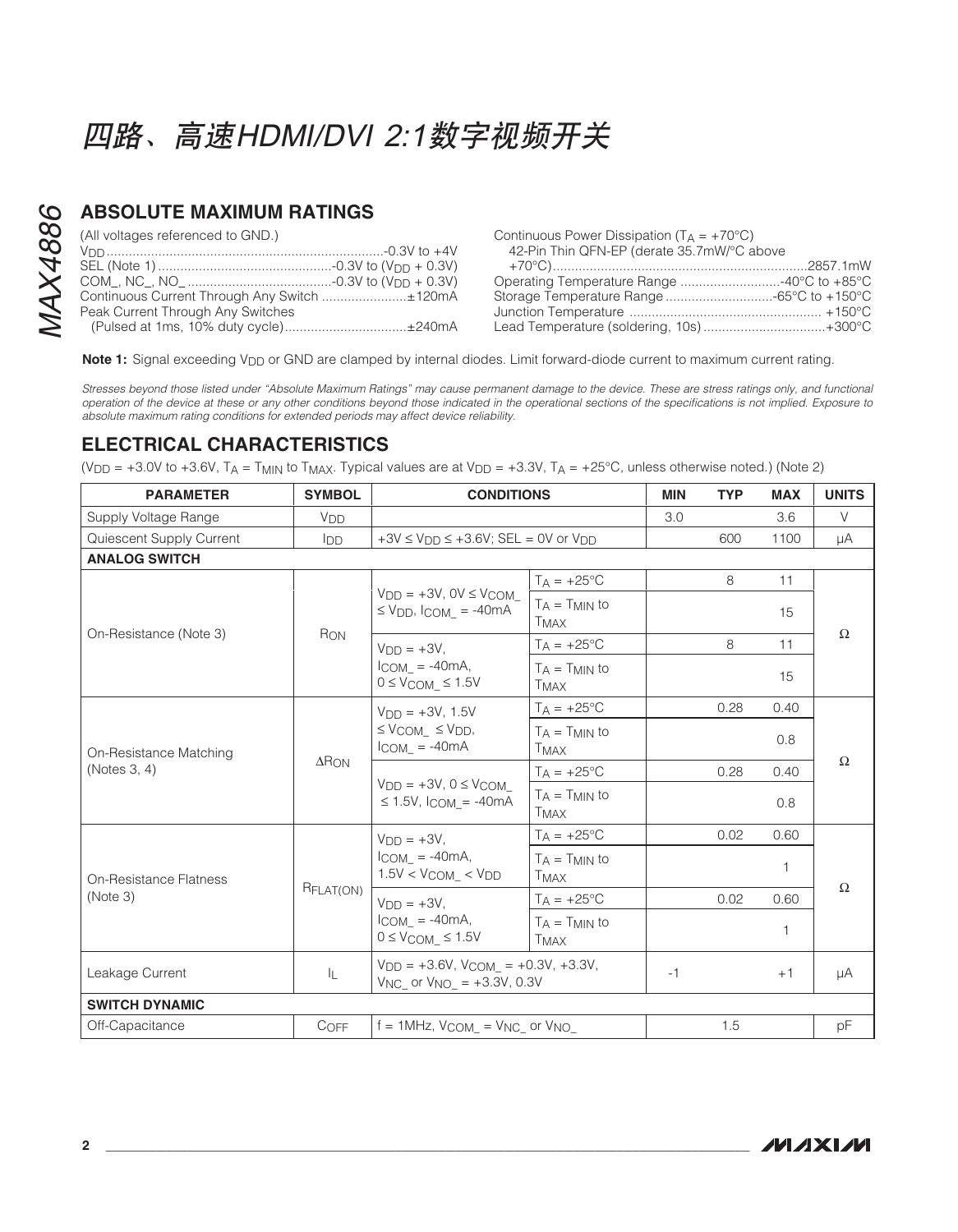### **ELECTRICAL CHARACTERISTICS (continued)**

(V<sub>DD</sub> = +3.0V to +3.6V, T<sub>A</sub> = T<sub>MIN</sub> to T<sub>MAX</sub>. Typical values are at V<sub>DD</sub> = +3.3V, T<sub>A</sub> = +25°C, unless otherwise noted.) (Note 2)

| <b>PARAMETER</b>             | <b>SYMBOL</b>                       | <b>CONDITIONS</b>                                                                    | <b>MIN</b> | <b>TYP</b> | <b>MAX</b> | <b>UNITS</b> |
|------------------------------|-------------------------------------|--------------------------------------------------------------------------------------|------------|------------|------------|--------------|
| On-Capacitance               | CON                                 | $= 1$ MHz, V <sub>COM_</sub> = V <sub>NC_</sub> or V <sub>NO_</sub>                  |            | 2.5        |            | рF           |
| Propagation Delay            | t <sub>PD1</sub> , t <sub>PD2</sub> | $R_S = R_1 = 50\Omega$ (Figure 2)                                                    |            | 100        |            | ps           |
| Output Skew Between Ports    | t <sub>SKEW1</sub>                  | Skew between any two ports, $R_S = R_L$ =<br>$50\Omega$ (Figure 3)                   |            | 20         |            | ps           |
| Skew Between Same Ports      | tskEW <sub>2</sub>                  | $R_S = R_L = 50\Omega$ , skew between any two<br>ports (Figure 3)                    |            | 20         |            | ps           |
| <b>SWITCH AC PERFORMANCE</b> |                                     |                                                                                      |            |            |            |              |
| On-Channel -3dB Bandwidth    | <b>BW</b>                           | $R_S = R_L = 50\Omega$ (Figure 4)                                                    |            | 2.6        |            | <b>GHz</b>   |
| Insertion Loss               | $I_{LOS}$                           | $R_S = R_L = 50\Omega$ , f = 50MHz (Figure 4)                                        |            | 0.6        |            | dB           |
| Off-Isolation                | <b>V<sub>ISO</sub></b>              | $R_S = R_L = 50\Omega$ , single-ended, f = 50MHz<br>(Figure 4)                       |            | $-58$      |            | dB           |
| Crosstalk                    | VCT1                                | Crosstalk between any two switches,<br>$R_S = R_L = 50\Omega$ , f = 50MHz (Figure 4) |            | $-49$      |            | dB           |
| <b>LOGIC INPUTS (SEL)</b>    |                                     |                                                                                      |            |            |            |              |
| Input-Low Voltage            | $V_{\parallel}$                     | $V_{DD} = +3.0V$                                                                     |            |            | 0.8        | $\vee$       |
| Input-High Voltage           | VIH                                 | $VDD = +3.6V$                                                                        | 2.0        |            |            | $\vee$       |
| Input-Voltage Hysteresis     | <b>VHYST</b>                        |                                                                                      |            | 100        |            | mV           |
| Input Leakage Current        | <b>ILEAK</b>                        | $V_{DD} = +3.6V$ , $V_{COM}$ or $V_{NC}$ or $V_{NO} = 0V$                            | $-1$       |            | $+1$       | μA           |

**Note 2:** Maximum and minimum limits over temperature are guaranteed by design and characterization. Device is production tested at  $T_A = +25$ °C.

**Note 3:** Negative current is going into COM\_ and out of NO\_ or NC\_.

**Note 4:** Guaranteed by design.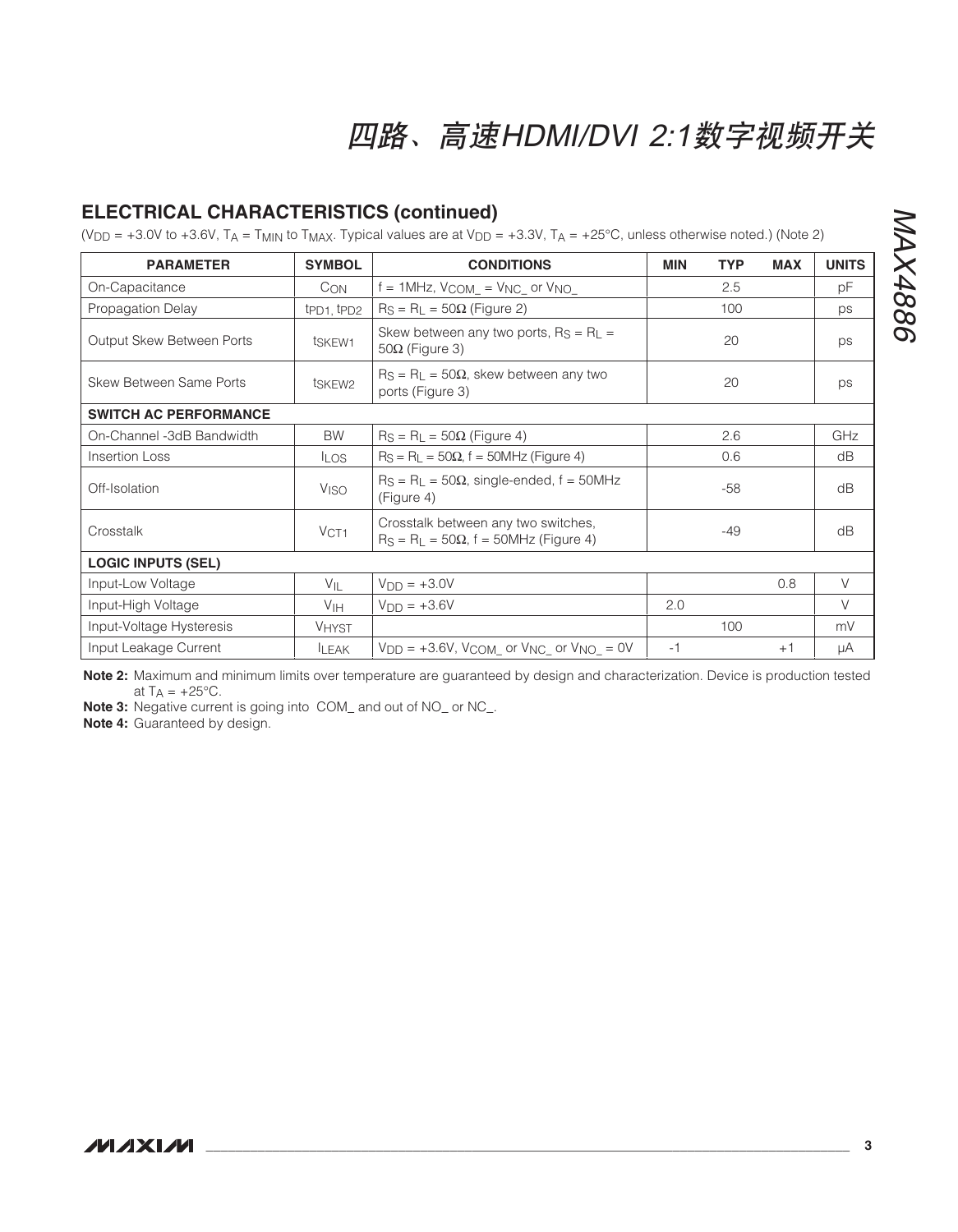



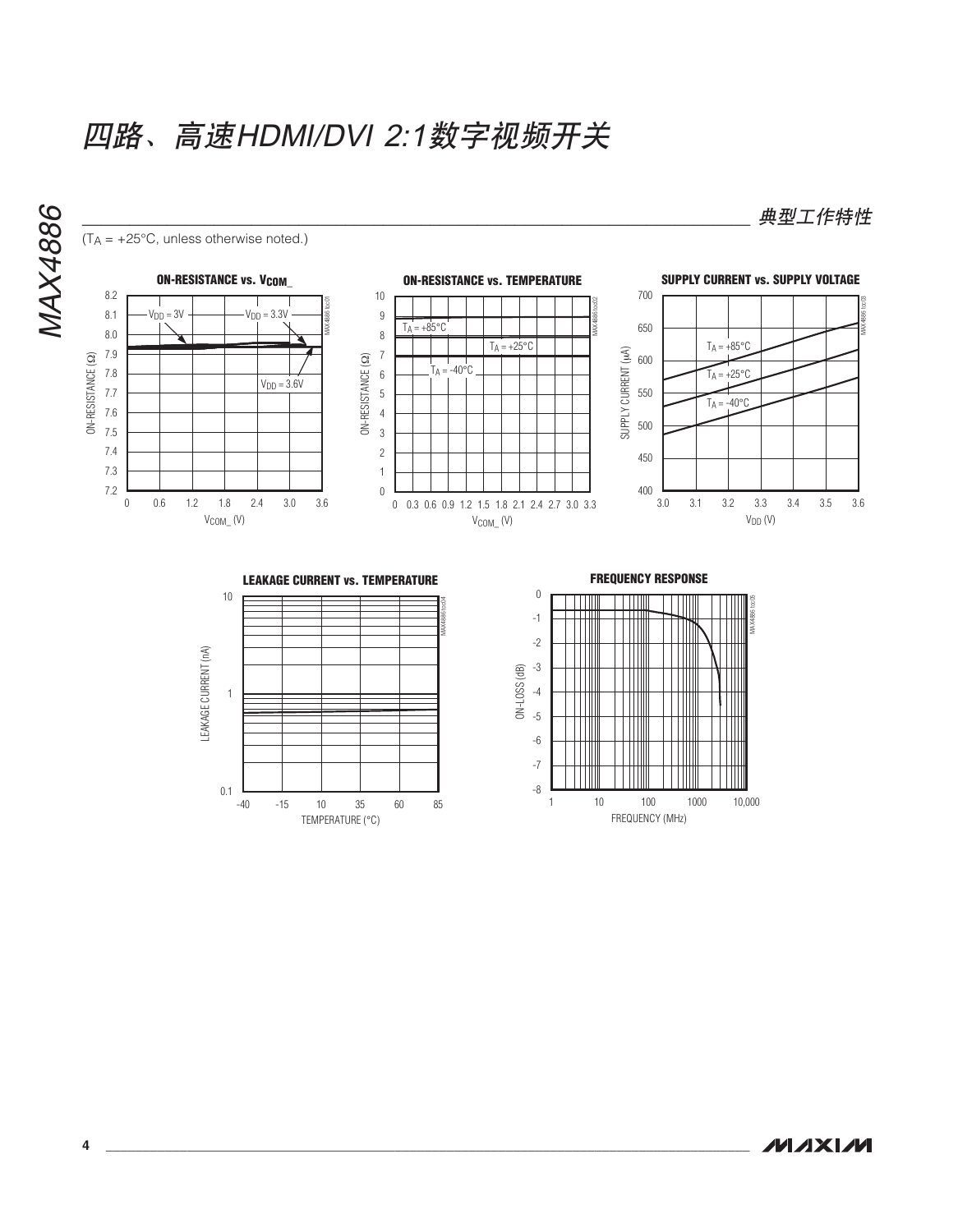引脚说明

|                                        |                       |                                 | 引脚说明           |
|----------------------------------------|-----------------------|---------------------------------|----------------|
| 引脚                                     | 名称                    | 功能                              |                |
| 1, 4, 10, 14,<br>17, 19, 21,<br>39, 41 | <b>GND</b>            | 地。                              | <b>MAX4886</b> |
| 5, 8, 13, 18,<br>20, 30, 40,<br>42     | <b>V<sub>DD</sub></b> | 电源输入,采用一个0.1µF或更大的陶瓷电容将其旁路至GND。 |                |
| $\overline{c}$                         | $COM1+$               | 数据信号输入/输出。                      |                |
| 3                                      | COM1-                 | 数据信号输入/输出。                      |                |
| 6                                      | $COM2+$               | 数据信号输入/输出。                      |                |
| $\overline{7}$                         | COM <sub>2</sub> -    | 数据信号输入/输出。                      |                |
| 9                                      | <b>SEL</b>            | 选择输入, 控制开关连接的逻辑输入(见表1)。         |                |
| 11                                     | $COM3+$               | 数据信号输入/输出。                      |                |
| 12                                     | COM <sub>3</sub> -    | 数据信号输入/输出。                      |                |
| 15                                     | $COM4+$               | 数据信号输入/输出。                      |                |
| 16                                     | COM4-                 | 数据信号输入/输出。                      |                |
| 22                                     | <b>NO4-</b>           | 差分对, 数据信号输入/输出。                 |                |
| 23                                     | $NO4+$                | 差分对, 数据信号输入/输出。                 |                |
| 24                                     | NO <sub>3</sub>       | 差分对, 数据信号输入/输出。                 |                |
| 25                                     | $NO3+$                | 差分对, 数据信号输入/输出。                 |                |
| 26                                     | $NC4-$                | 差分对, 数据信号输入/输出。                 |                |
| 27                                     | $NC4+$                | 差分对, 数据信号输入/输出。                 |                |
| 28                                     | NC <sub>3</sub> -     | 差分对, 数据信号输入/输出。                 |                |
| 29                                     | $NC3+$                | 差分对, 数据信号输入/输出。                 |                |
| 31                                     | NO <sub>2</sub> -     | 差分对, 数据信号输入/输出。                 |                |
| 32                                     | $NO2+$                | 差分对, 数据信号输入/输出。                 |                |
| 33                                     | $NO1-$                | 差分对, 数据信号输入/输出。                 |                |
| 34                                     | $NO1+$                | 差分对, 数据信号输入/输出。                 |                |
| 35                                     | $NC2-$                | 差分对, 数据信号输入/输出。                 |                |
| 36                                     | $NC2+$                | 差分对, 数据信号输入/输出。                 |                |
| 37                                     | $NC1-$                | 差分对, 数据信号输入/输出。                 |                |
| 38                                     | $NC1+$                | 差分对, 数据信号输入/输出。                 |                |
| EP                                     | EP                    | 裸焊盘, EP连接至GND。                  |                |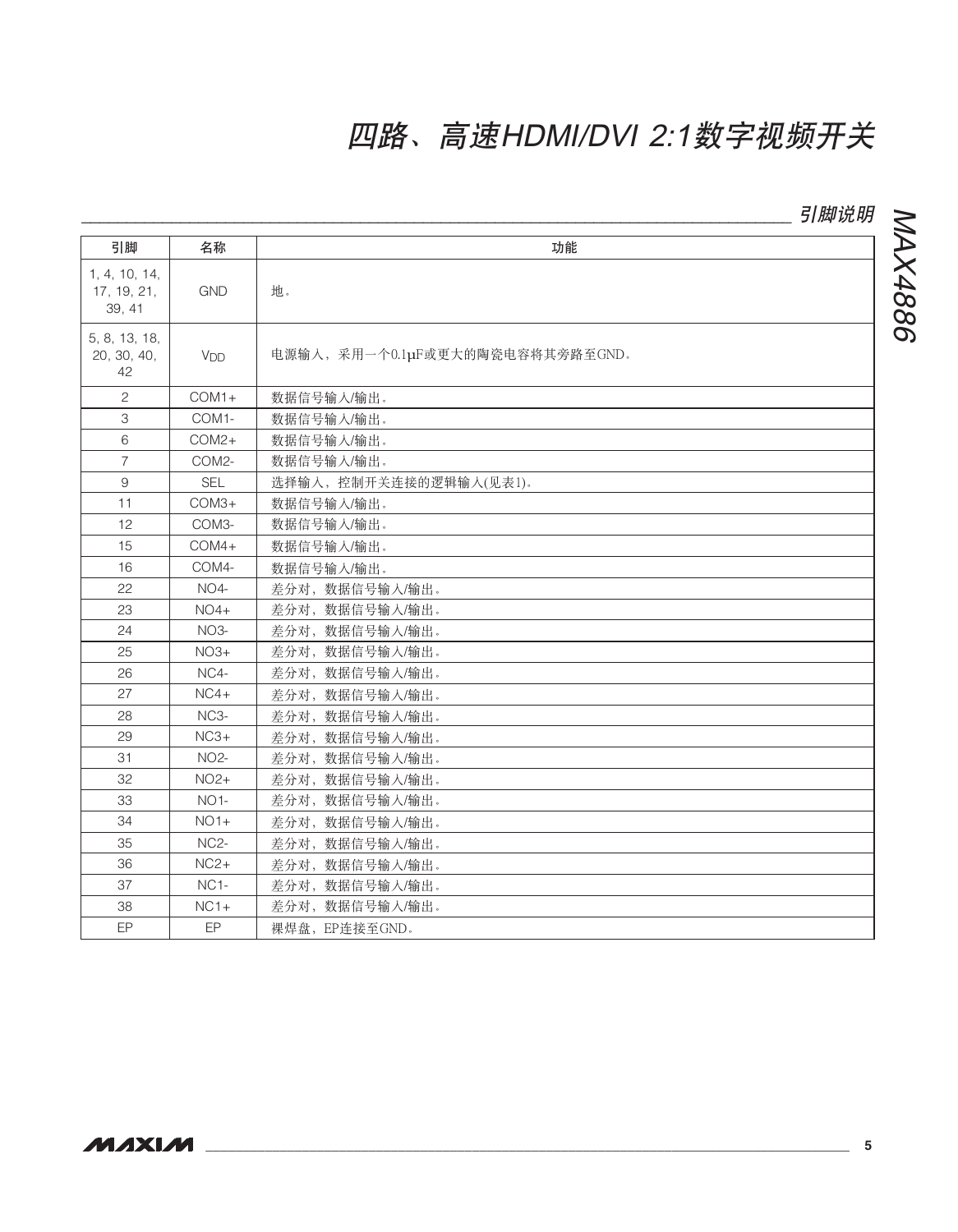

功能框图 表1. 开关真值表

| SEL | <b>FUNCTION</b> |
|-----|-----------------|
|     | COM to NC       |
|     | $COM_$ to $NO_$ |

MAX4886的各路开关相同, 每路开关均可用于RGB和CLK 视频信号切换。

该器件还可用于其它高速开关系统, 如LVDS和LVPECL。

#### 模拟信号电平

对于整个电压范围(OV到V<sub>DD</sub>)的信号输入,开关导通电阻 的变化极小(请参考典型工作特性)。开关为双向工作, 因 此, COM\_、NC\_和NO\_既可作为输入端也可作为输出端。

#### 逻辑输入(SEL)

MAX4886具有一个逻辑输入, 用来控制开关的通/断。通 过SEL控制, 将COM 连接到NO 或将COM 连接到NC 。 表1和功能框图给出了MAX4886的真值表。

#### 应用信息

#### 由源旁路和上电顺序

所有CMOS器件都推荐采用话当的供电顺序, 不要超出最 大额定值的要求,因为超出额定范围会造成器件的永久性 损坏。通常Vpp先上电,然后是开关输入和逻辑输入。在 Vpp输入与地之间至少安装一个0.1µF的旁路电容,并尽 可能靠近器件放置。为了优化性能,尽可能采用物理尺寸 较小的元件。

另外, 还建议旁路多个Vpp输入, 一种好的方法是用一个  $0.1\mu$ F电容旁路一个V<sub>DD</sub>输入, 并且用一个1nF到10nF的 电容至少旁路第二个Vpp输入(用0603或更小尺寸的陶瓷 电容)。

#### 电路板(PCB)布局

MAX4886等高速开关需要活当的PCB布板, 以优化系统性 能。保证高速信号采用阻抗受控的PCB引线,并且保持一 致的引线长度, 引线要尽可能短。将MAX4886裸焊盘连 接到地层。

``````````````````````````````` ሮᇼႁී

MAX4886高速模拟开关可理想用于HDMI/DVI切换, 支持 2:1或1:2开关模式。MAX4886包含4路差分对开关, 用于 HDMI或DVI切换。MAX4886可用于连接显示器和两个数 字视频信号之一, 也可用于连接HDMI/DVI输出和两个连 接器或负载之一。

MAX4886差分开关基于nFET架构, 内置电荷泵用于栅极 驱动。这种先进的架构具有极低的电容和导通电阻、完全 满足数字开关对回波损耗的苛刻要求。

 $MAX4886$ 开关具有 $8$ Ω (典型值)导通电阻和2.5pF导通电 容,实现RGB和CLK视频信号的切换。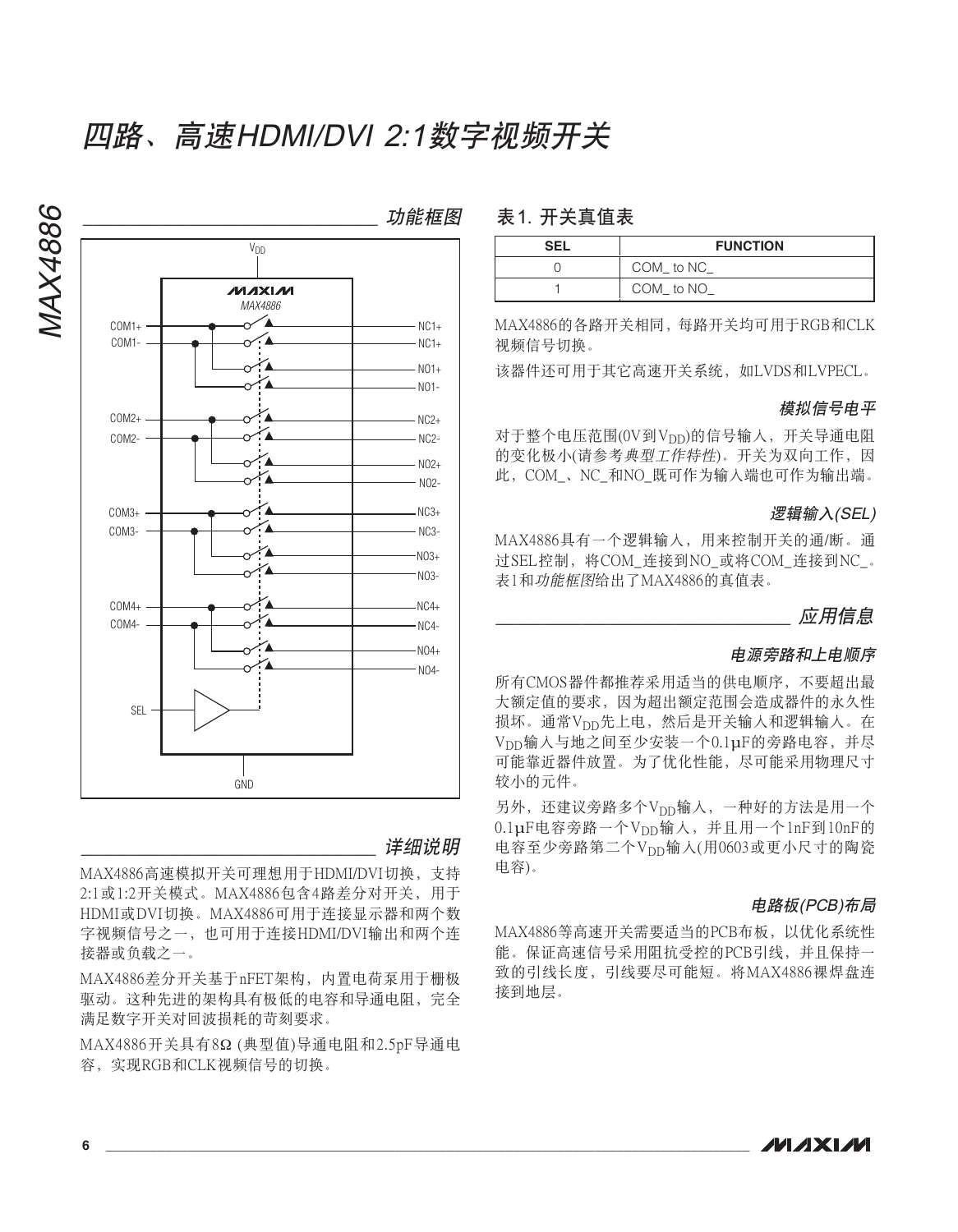时序测试电路/时序图



图1. 开关时间



图2. 传输延时

 $MAXM$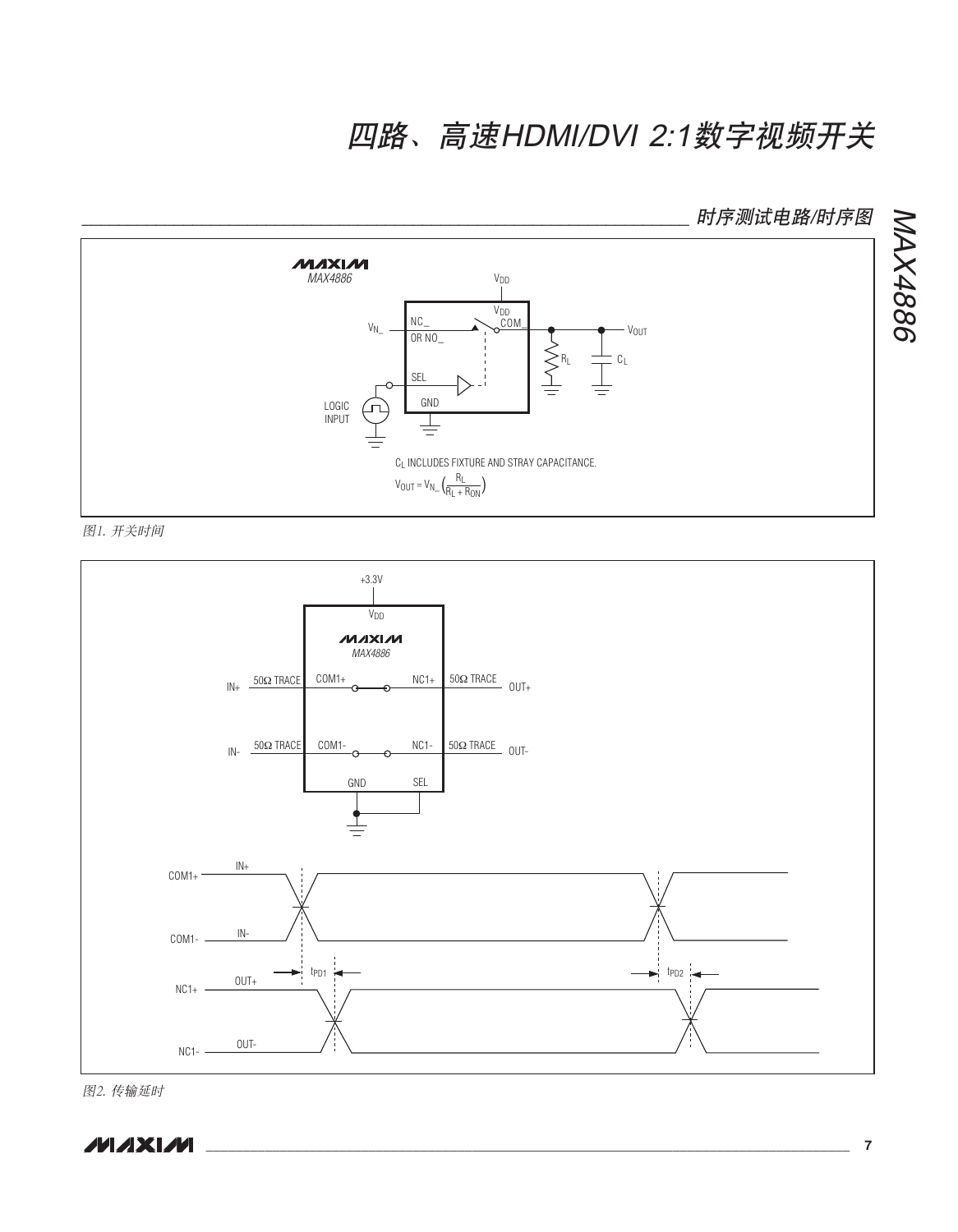

图3. 偏差测试

**附加应用信息** 

典型应用中(图5), MAX4886和MAX4929用于切换TMDS 信号和两路HDMI输入间的低频信号。

另一应用中(图6), MAX4886在笔记本电脑中用于计算机 高频DVI端口的切换或坞站连接。MAX4886可切换四路差 分信号(RGB和CLK)到DVI连接器或坞站端口。开关为双 向工作,可以用作2:1或1:2多路开关。

PROCESS: BiCMOS

Connect exposed paddle to GND.

芯片信息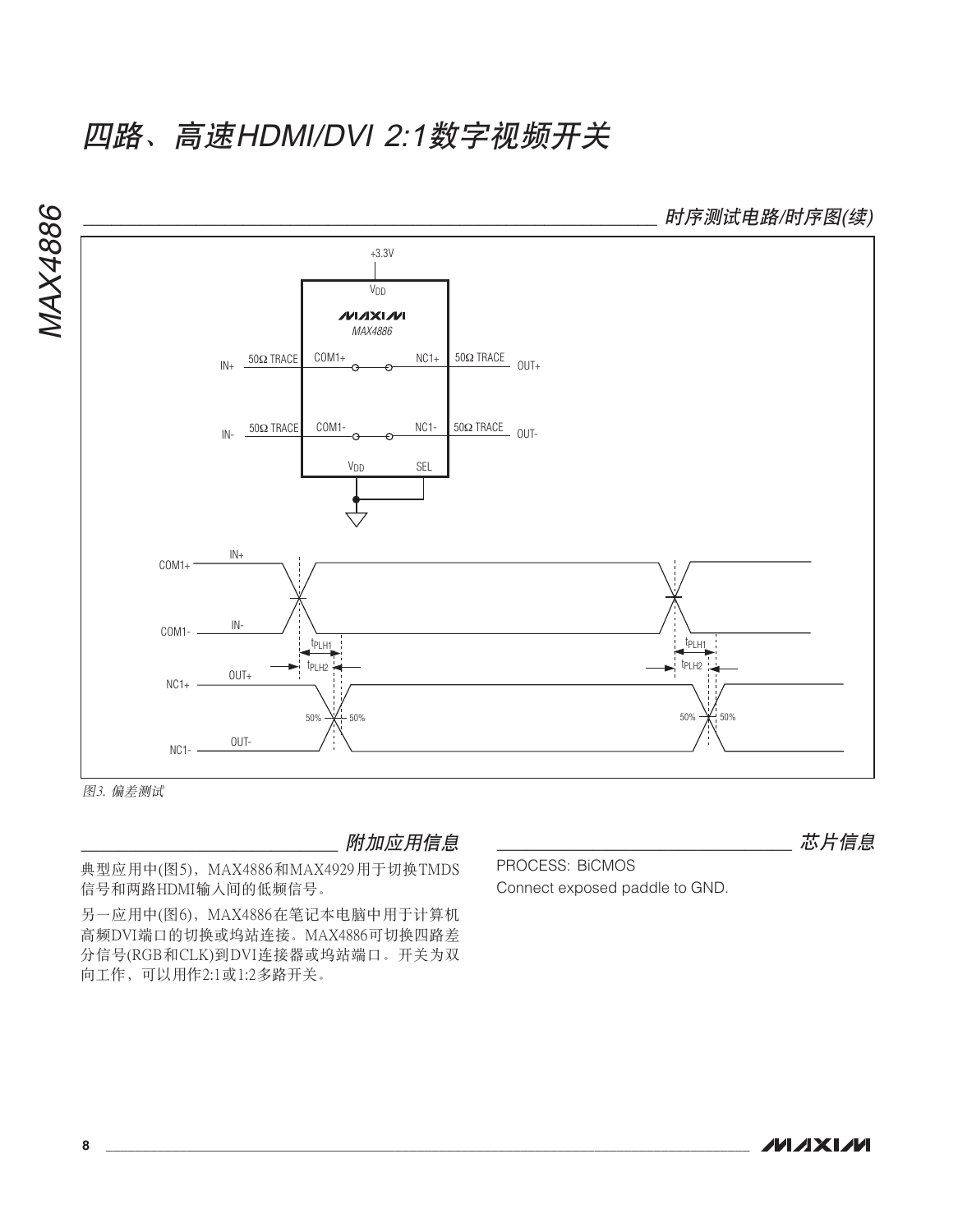

图4. 导通损耗、关断隔离和串扰

### 典型应用电路



图5. TV/监视器应用

 $MAXM$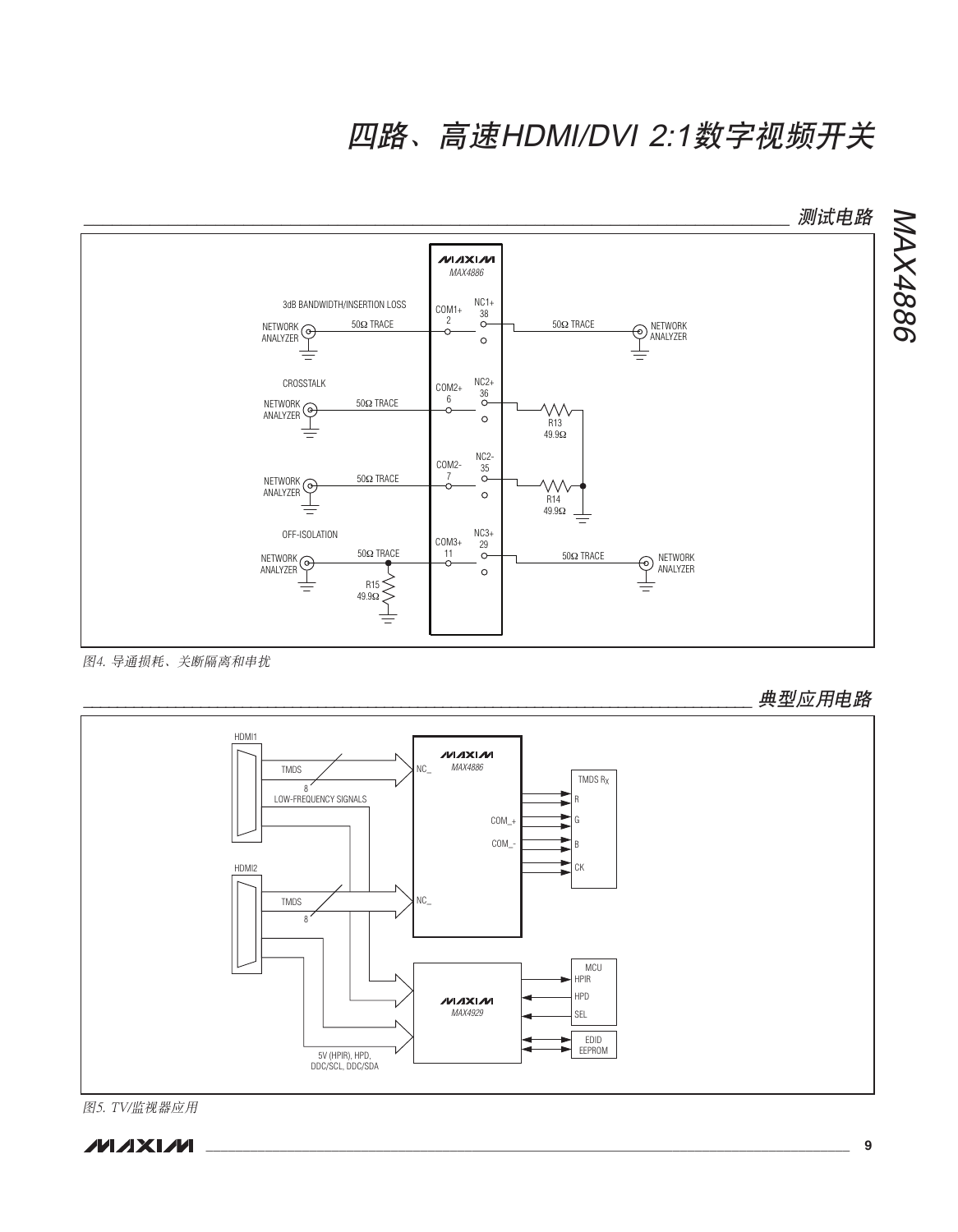

图6. 笔记本电脑应用



引脚配置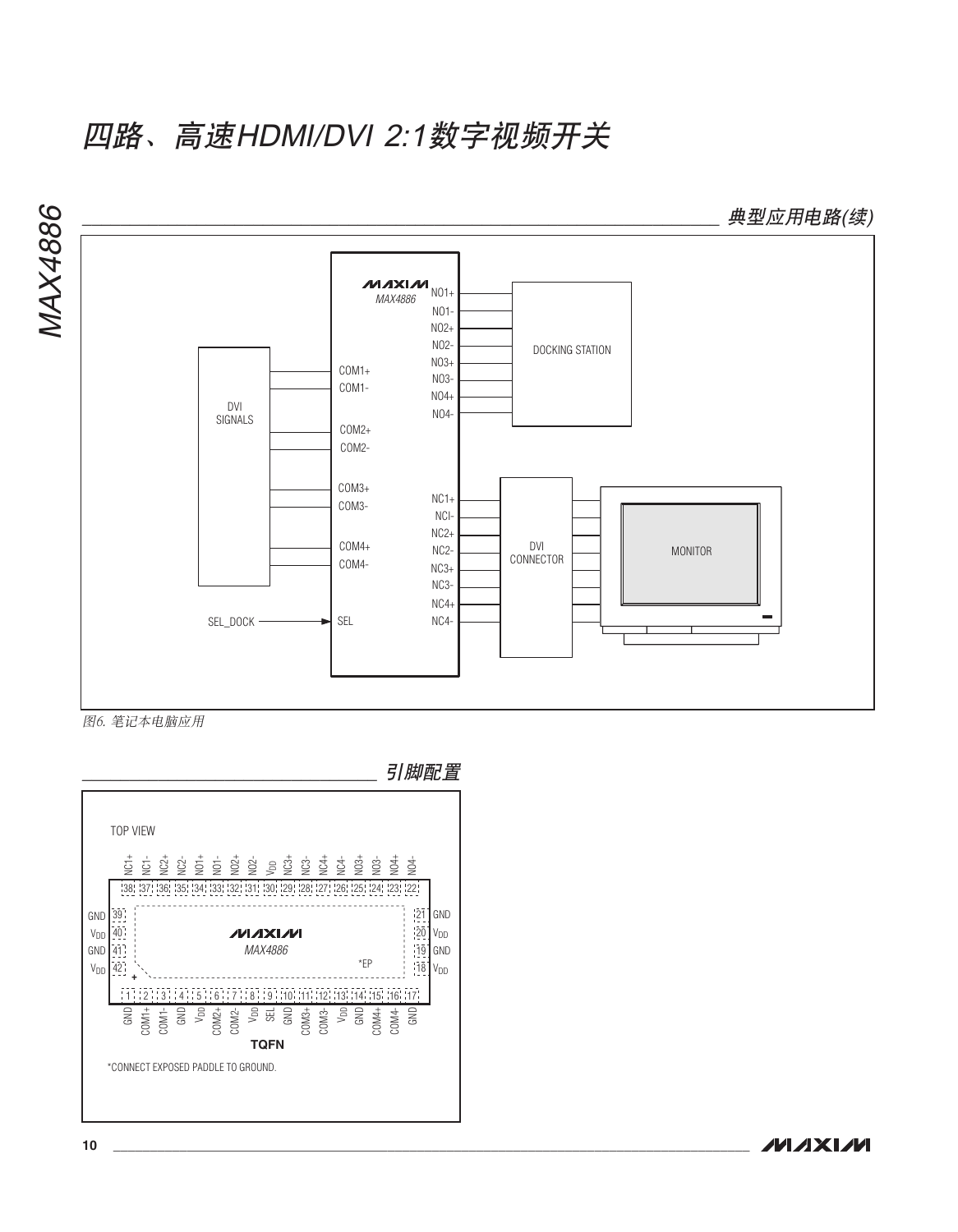

NAX4886 NBY5997